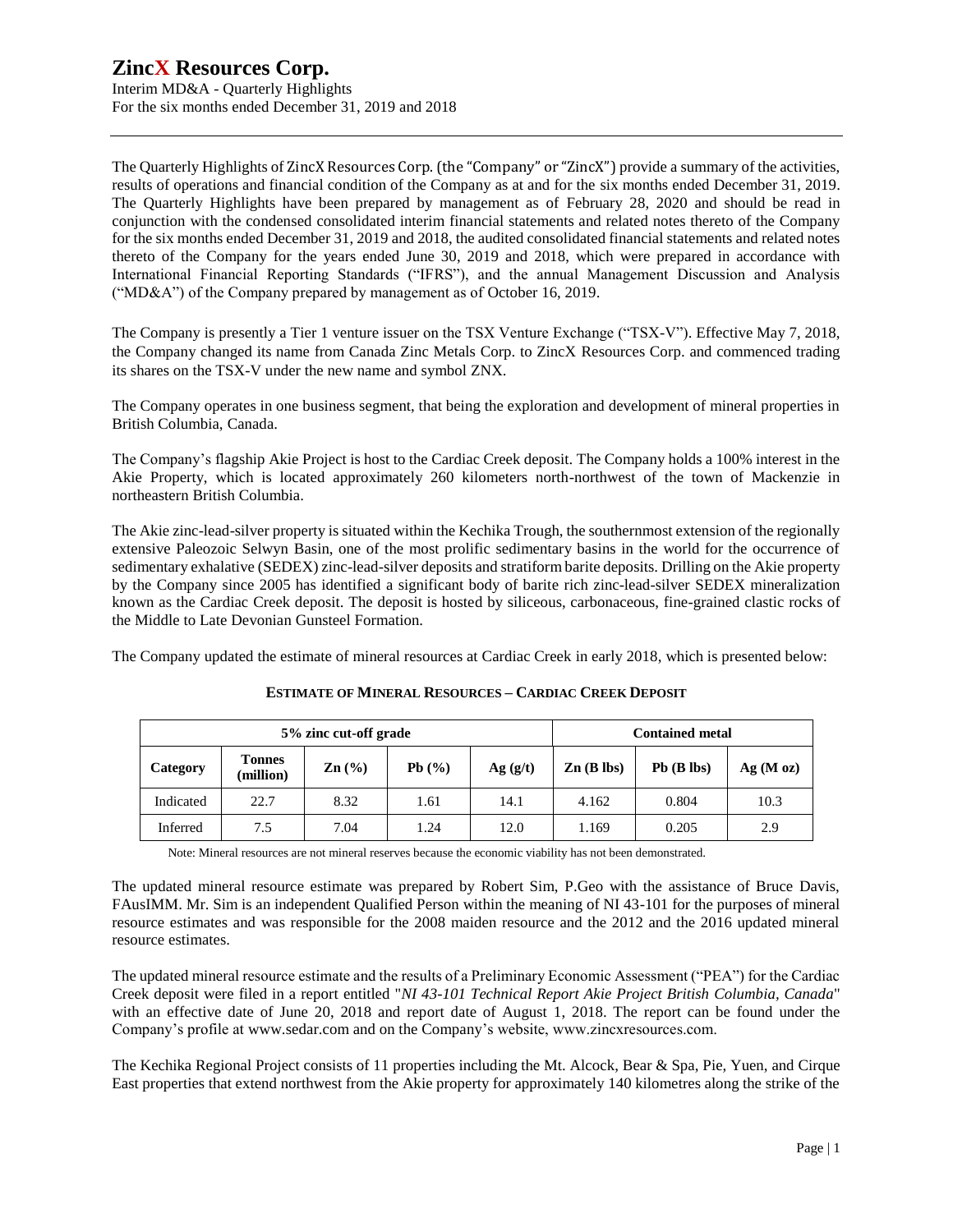Interim MD&A - Quarterly Highlights For the six months ended December 31, 2019 and 2018

highly prospective Gunsteel Formation shale. The Gunsteel Formation shale is the main host rock for known SEDEX zinc-lead-silver deposits in the Kechika Trough of northeastern British Columbia.

The Pie, Yuen, Cirque East properties (known as the "Pie Properties") are the subject of a joint venture arrangement with Teck Resources Limited ("Teck") and its JV partner, Korea Zinc Co., Ltd. ("Korea Zinc") to jointly explore the Pie Properties on a 49%-51% joint venture basis, with Teck acting as the operator. Teck and Korea Zinc acquired 51% interest in the Pie Properties by incurring cumulative aggregate exploration expenditures of \$3,500,000 to December 31, 2017.

#### **Overall performance**

#### **2019 Akie drilling program**

The 2019 exploration program was designed to achieve several key objectives including: additional close spaced drill intersections within the current resource model, extend the high-grade core of the Cardiac Creek deposit, and collect geotechnical and structural data. To achieve these objectives, the Company completed 4 HQ diameter diamond drill holes totaling 2,347 metres. A total of 480 core samples were taken and submitted for lab analysis. All results have been received. A brief summary of the 2019 drill program is provided below.

All four drill holes targeted the high-grade core of the Cardiac Creek deposit with the intent of expanding its boundary. Drill holes **A-19-150** and **A-19-151** both targeted the southeast boundary of the core, drill hole **A-19-153** targeted the central area of the core, and **A-191-54** targeted the up-dip boundary of the core. All four targets achieved their intended pierce points, intersecting mineralisation that is characteristic of the high-grade core. Mineralisation consisted of extensive thickly bedded, planar laminated sulphide beds with an increasing proportion of sphalerite and galena mineralisation present towards the base of the zone. The presence of "mottled" textured sulphide beds within the mineralisation is indicative of higher-grade Zn and Pb mineralisation. Drill holes A-19-151 and A-19-153 intersected the Footwall Zone and thin lenses of massive sulphide. All four holes were terminated within the debris flows of the Paul River formation or the calcareous siltstones of the Road River Group.

The 2019 drill program returned some impressive results characteristic of the high-grade core. Hole **A-19-153** returned an excellent intercept of 30.14 metres (true width) grading 13.78% Zn+Pb, and 19.7g/t Ag that includes a high-grade core interval of 22.99% Zn+Pb, and 30.1g/ Ag over a true width of 9.44 metres. Hole **A-19-154** returned 8.30% Zn+Pb and 13.3 g/t Ag over a true width of 19.50 metres including 10.25% Zn+Pb and 15.4 g/t Ag over a true width of 11.97 metres. Along the southeast edge of the high-grade core **A-19-151** returned 16.37 metres (true width) grading 9.77% Zn+Pb and 15.5 g/t Ag. Higher-grade intervals are present including 10.74% Zn+Pb and 16.74 g/t Ag over a true width of 14.24 metres. Significant results from the 2019 drill holes are tabulated below.

Geotechnical and structural data was collected from all the 2019 drill holes above, throughout and below the Cardiac Creek Zone. Importantly drill hole A-19-154 was collared from the footwall side of the deposit which allowed for the collection of key geotechnical and structural data within a large section of the calcareous siltstones of the Road River Group. The data collected would be directly applicable to any future engineering studies or design as related to the proposed underground program.

| <b>Drill Hole</b> | From $(m)$ | To(m)  | True Width $(m)^*$ | $\text{Zn}$ (%) | Pb(%) | $Ag (g/t)^{f}$ | $\mathbf{Zn+Pb}$ (%) |
|-------------------|------------|--------|--------------------|-----------------|-------|----------------|----------------------|
| $A-19-150$        | 480.75     | 537.14 | 38.18              | 6.14            | 1.15  | 10.8           | 7.29                 |
| CCZ               | 490.89     | 537.14 | 31.38              | 7.20            | 1.38  | 12.4           | 8.58                 |
| including         | 502.31     | 537.14 | 23.68              | 8.40            | 1.64  | 14.0           | 10.04                |
| including         | 502.31     | 518.45 | 10.94              | 10.85           | 2.23  | 16.9           | 13.08                |
| A-19-151          | 560.00     | 608.80 | 30.85              | 4.91            | 0.98  | 9.7            | 5.89                 |
| CCZ               | 568.42     | 594.40 | 16.37              | 8.10            | 1.67  | 15.5           | 9.77                 |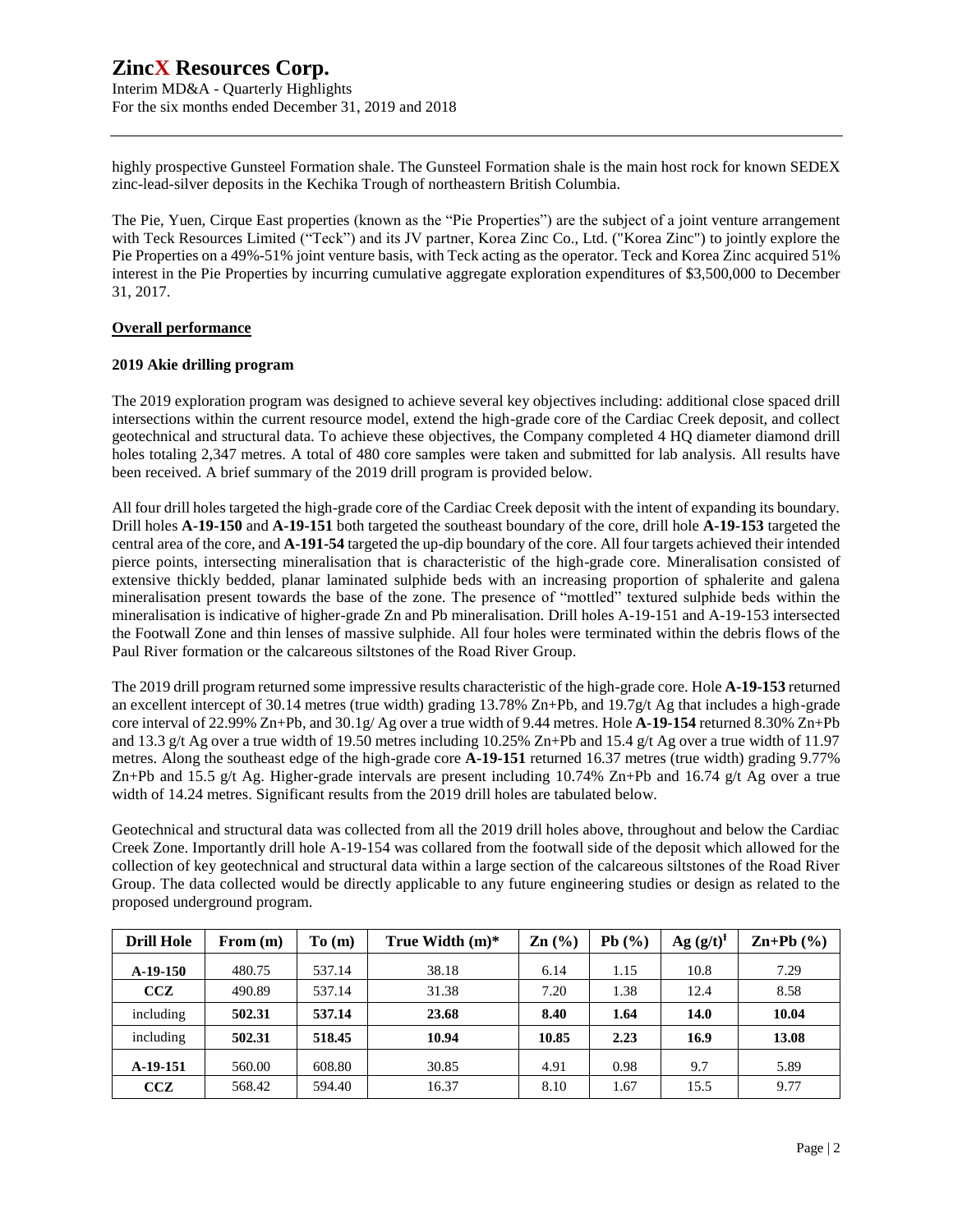Interim MD&A - Quarterly Highlights For the six months ended December 31, 2019 and 2018

| including  | 571.15 | 593.75 | 14.24 | 8.88  | 1.86 | 16.7 | 10.74 |
|------------|--------|--------|-------|-------|------|------|-------|
| including  | 575.75 | 591.50 | 9.91  | 9.09  | 1.98 | 17.9 | 11.07 |
| <b>FW</b>  | 603.30 | 608.80 | 3.51  | 2.70  | 0.45 | 5.0  | 3.15  |
| $A-19-153$ | 443.00 | 532.50 | 50.71 | 7.93  | 1.44 | 14.2 | 9.37  |
| CCZ        | 454.00 | 507.25 | 30.14 | 11.47 | 2.32 | 19.7 | 13.78 |
| including  | 466.78 | 507.25 | 22.93 | 14.29 | 2.95 | 24.1 | 17.24 |
| including  | 480.75 | 506.59 | 14.65 | 16.20 | 3.39 | 27.0 | 19.59 |
| including  | 490.00 | 506.59 | 9.41  | 19.22 | 3.77 | 30.1 | 22.99 |
| <b>FW</b>  | 518.82 | 532.50 | 7.81  | 6.56  | 0.25 | 11.8 | 6.81  |
| A-19-154   | 349.03 | 425.67 | 24.32 | 5.78  | 1.10 | 11.3 | 6.88  |
| <b>CCZ</b> | 349.03 | 410.50 | 19.50 | 6.96  | 1.34 | 13.3 | 8.30  |
| including  | 353.19 | 390.91 | 11.97 | 8.56  | 1.69 | 15.4 | 10.25 |
| including  | 353.19 | 377.71 | 7.78  | 10.55 | 2.06 | 18.5 | 12.61 |

(\*) The true width in metres is calculated utilising the Geovia GEMS software package. The orientation of the mineralised horizon is estimated to have an azimuth of 130 degrees and a dip of -70 degrees. (CCZ) = Cardiac Creek Zone; (HW) = Hangingwall Zone; (FW) = Footwall Zone; (MS) = Massive Sulphide. (I) Ag values below detection were given a value half of the detection limit for the purposes of weighted averaging. Hole A-19-152 was abandoned due to excessive deviation and restarted as hole A-19-153.

On November 14, 2019, the Company received a new permit approving a geotechnical drill program on the Akie Project designed to provide critical site-specific engineering data to confirm site selection for mine infrastructure including the mill, powerplant/maintenance, camp, and tailings sites identified in the Company's 2018 independent Preliminary Economic Assessment ("PEA") report on the Cardiac Creek deposit. The drilling will collect lithological and soil data, hydraulic and conductivity data and provide samples for laboratory testing of material and strength characteristics and water quality samples to support ongoing baseline environmental programs.

This program could be completed over a 6 to 8 week period at the start of an exploration season and would run parallel with the Company's ongoing exploration drilling programs on the Cardiac Creek deposit. The new permit is valid until November of 2022.

#### **Exploration Objectives**

Akie Project:

- Continue definition drilling to expand the known extent of the Cardiac Creek deposit; update the current geological and resource models to NI 43-101 standards with all new drill results. Continue to examine tradeoff studies to enhance the PEA including additional metallurgical lab testing and targeted geotechnical data acquisition to improve understanding of mine design parameters used in the PEA.
- Continue to evaluate outlying coincident geological/geophysical/geochemical targets for drill target definition.
- Continue to refine the design and costs of the planned underground exploration program. The underground exploration permit remains in good standing until December 2020. The underground exploration program was conceived in order to allow tightly spaced infill drilling from an underground decline in order to upgrade the current mineral resource to the Indicated and Measured levels of confidence. This would provide sufficient data for a pre-feasibility level of economic assessment of the ore body to be completed and investigate future viability of bulk sampling and mining. The Company is currently working on a new and updated underground permit application to extend the duration date of the existing permit to 2025.
- Continue environmental baseline sampling as required to maintain all related exploration permits in good standing.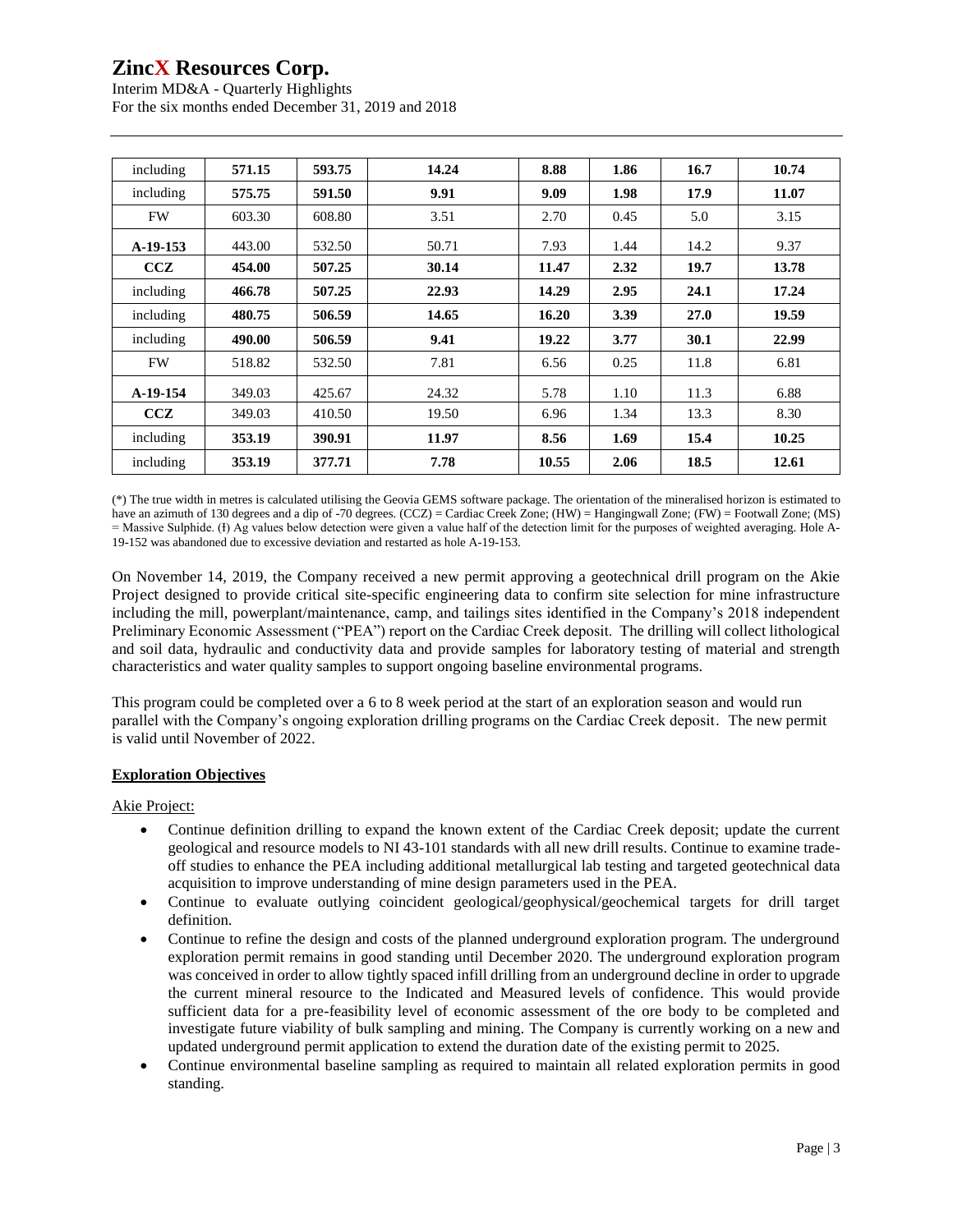Interim MD&A - Quarterly Highlights For the six months ended December 31, 2019 and 2018

#### Kechika Regional Project:

- Continue regional synthesis of all historical and modern exploration data to assist with gap analysis and drill target definition.
- Continue to evaluate high priority greenfield targets.
- Refine target selection to identify drill targets.

Kechika Regional Project (Pie Option Properties):

- Continue to work closely with Teck to review and advise on plans for ongoing exploration on the properties.
- The next planned phase of exploration on the optioned properties is expected to include continued drill testing of the highest priority targets.

Summary of exploration expenditures incurred on various properties:

|                                                                                                                                                                                                                 |               | <b>Akie Property</b>                                                         |              | <b>Kechika Regional</b> |               | <b>Total</b>                                                                          |
|-----------------------------------------------------------------------------------------------------------------------------------------------------------------------------------------------------------------|---------------|------------------------------------------------------------------------------|--------------|-------------------------|---------------|---------------------------------------------------------------------------------------|
| <b>Acquisition Costs:</b><br><b>Balance, June 30, 2017</b><br>Cash in lieu of expenditures                                                                                                                      | $\mathsf{\$}$ | 24, 165, 241                                                                 | $\mathbb{S}$ | 336,785<br>(144, 017)   | $\mathbf{\$}$ | 24,502,026<br>(144, 017)                                                              |
| Balance, June 30, 2018 and 2019, and<br><b>December 31, 2019</b>                                                                                                                                                | \$            | 24, 165, 241                                                                 | \$           | 192,768                 | \$            | 24,358,009                                                                            |
| <b>Deferred exploration costs:</b>                                                                                                                                                                              |               |                                                                              |              |                         |               |                                                                                       |
| <b>Balance, June 30, 2018</b><br>Camp equipment, depreciation<br>Drilling<br>Geology<br>Geophysics<br>Preliminary Economic Assessment<br>Community consultations<br>Environmental studies and permit compliance | $\mathsf{\$}$ | 44,355,601<br>68,032<br>1,362,020<br>112,836<br>29,524<br>151,562<br>42,939  | \$           | 4,354,446<br>13,579     | \$            | 48,710,047<br>68,032<br>1,362,020<br>112,836<br>13,579<br>29,524<br>151,562<br>42,939 |
| <b>Balance, June 30, 2019</b><br>Camp equipment, depreciation<br>Drilling<br>Geology<br>Community consultations<br>Environmental studies and permit compliance<br>METC recoverable                              |               | 46,122,514<br>29,055<br>761,950<br>43,344<br>150,336<br>30,050<br>(176, 411) |              | 4,368,025               |               | 50,490,539<br>29,055<br>761,950<br>43,344<br>150,336<br>30,050<br>(176, 411)          |
| <b>Balance, December 31, 2019</b>                                                                                                                                                                               | \$            | 46,960,838                                                                   | \$           | 4,368,025               | \$            | 51,328,863                                                                            |
| <b>Total, June 30, 2019</b><br>Total, December 31, 2019                                                                                                                                                         | \$<br>\$      | 70,287,755<br>71,126,079                                                     | \$<br>\$     | 4,560,793<br>4,560,793  | \$<br>\$      | 74,848,548<br>75,686,872                                                              |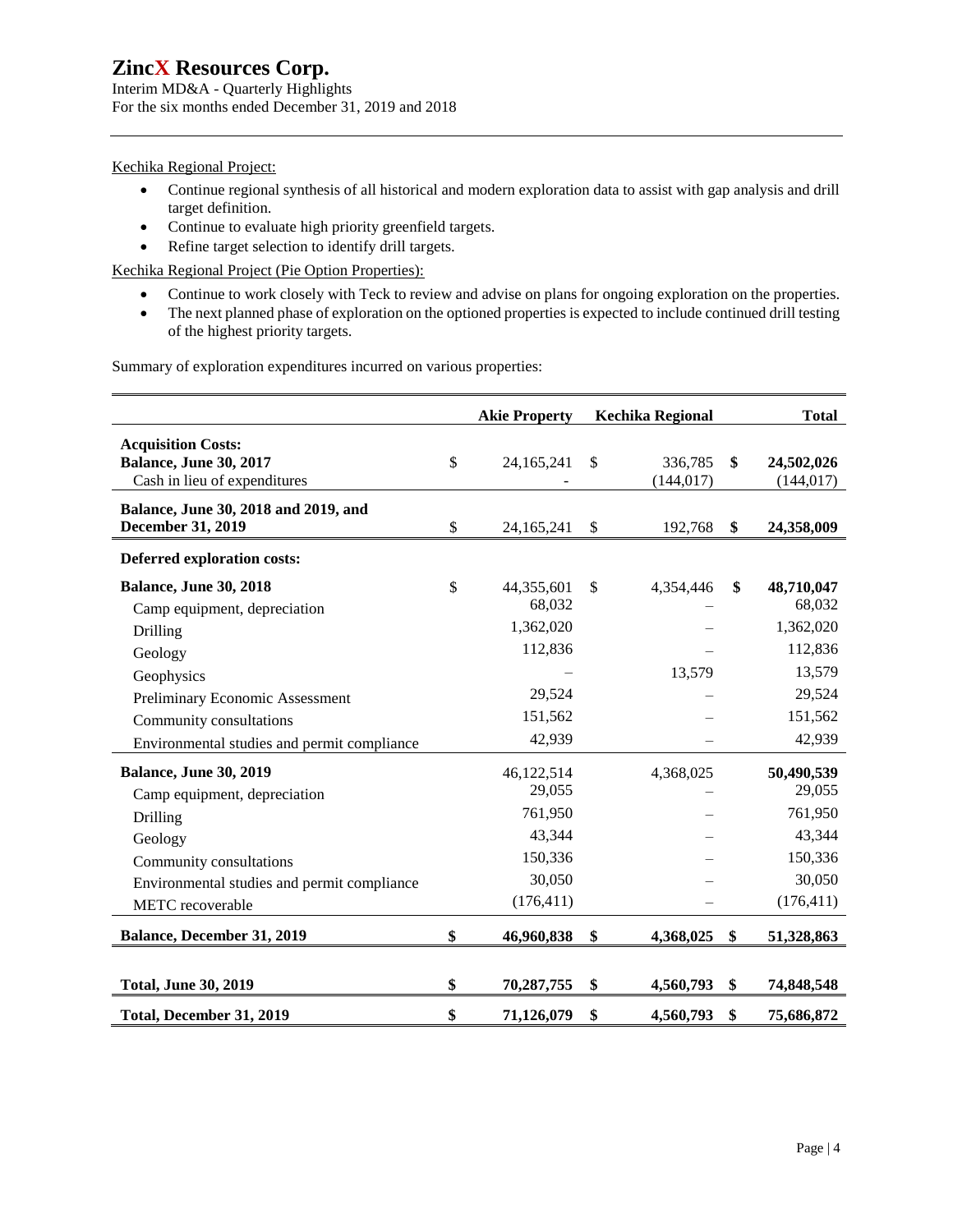Interim MD&A - Quarterly Highlights For the six months ended December 31, 2019 and 2018

#### **Results of Operations**

#### *Six Months Ended December 31, 2019 and 2018*

During the six months ended December 31, 2019, the Company reported a net and comprehensive loss of \$295,052 or \$0.00 per share compared to a net loss of \$1,153,661 or \$0.01 per share during the same period last year, a decrease in net loss of \$858,609. The decrease in net loss was primarily due to decreases in operating expenses of \$730,439 and reduction of impairment losses of \$123,507.

Income reported for the six months ending December 31, 2019 included interest income earned on the Company's cash deposits and short-term investments of \$29,665 (2018 - \$47,821), and administration fees of \$8,344 (2018 - \$2,892) earned for the use of the Company's Akie camp facilities and helicopter services by another exploration company during the 2019 summer drilling program. The Company also recognized an accounting loss on adjustment for change in fair value of marketable securities of \$5,750 (2018 - \$14,125).

The following expense categories contributed to the decrease in operating expenses by \$730,439 during the six months ended December 31, 2019 as compared to the same period of the previous fiscal year:

- Bonuses decreased by \$30,256 as there were no bonuses paid to VCC during the current reporting period;
- Consulting fees decreased by \$125,522 as a result of less financial advisory services retained during the period;
- Director's fees decreased by \$20,000 as there were no fees paid to the directors of the Company during the current reporting period;
- Marketing and public relation expenses decreased by \$246,872 as there were no marketing campaigns or roadshows conducted during the current reporting period;
- Office expenses decreased by \$11,994 as a result of the Company's cost savings initiative;
- There were no share-based compensation expenses recognized during the current reporting period as there were no new stock options rewards. In the comparative period of fiscal 2019, the Company granted an aggregate of 1,100,000 stock options to its employees and consultants and recorded \$205,649 in share-based compensation expense with respect to these grants using the fair value-based method of accounting;
- Regulatory and transfer agent fees decreased by \$4,414 due to reduction of costs related to the cancellation of the Company's treasury shares and extension of its Normal Course Issuer Bid ("NCIB"). The NCIB remained open until July 31, 2019 and has not been renewed after;
- Travel and promotion decreased by \$62,677 primarily due to a decrease in travel expenses by \$58,234. The higher travel expenses incurred in the summer of 2018 were associated with the management and investors' site visits to the Company's Akie camp during the exploration season. There were no similar expenses during the 2019 exploration season; and
- Wages and benefits decreased by \$19,841 as a result of decreased salary expenses.

There were no changes in management and administrative fees during the comparative quarters.

Rent expenses reported for the quarter ended December 31, 2019 decreased by \$44,407 as a result of adoption of IFRS 16 "Leases" policies effective July 1, 2019. The Company has a corporate office sublease arrangement, which was previously reported as an operating lease. As a result of the adoption of IFRS 16, rent expenses of \$45,000 related to the office sublease were replaced by the depreciation of the right-of-use asset ("ROU") of \$41,796 and interest expense on lease liability of \$5,098 (2018 - \$Nil). Actual lease payments remained the same as last year. Please also see section *New Accounting Policy* below and Notes 2 and 9 of the December 31, 2019 condensed consolidated interim financial statements on the adoption of IFRS 16.

The Company has elected not to recognize right-of-use assets and lease liabilities for its short-term leases that have a lease term of 12 months or less and leases of low-value assets. Consequently, the rent payments of \$4,156 (2018 -\$3,563) associated with the lease of the external storage facility were classified as operating rent expenses and charged directly to the statement of loss and comprehensive loss.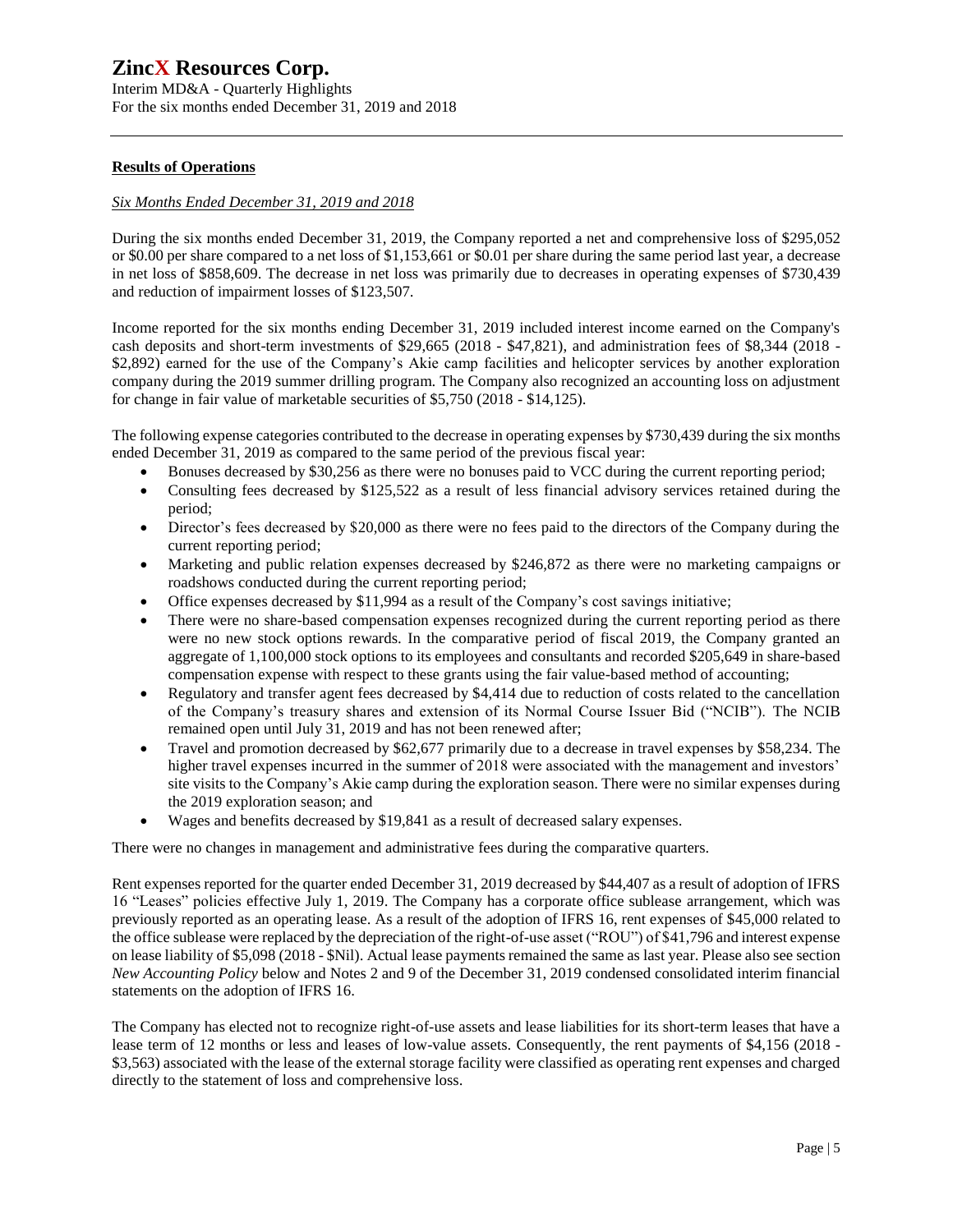Interim MD&A - Quarterly Highlights For the six months ended December 31, 2019 and 2018

Costs associated with the short-term leases of various equipment during the exploration program were capitalized as a part of exploration and evaluation assets.

#### *Three Months Ended December 31, 2019 and 2018*

During the three months ended December 31, 2019, the Company reported a net and comprehensive loss of \$298,717 or \$0.00 per share compared to a net loss of \$436,710 or \$0.00 per share during the same period last year, a decrease in net loss of \$137,993. The decrease in net loss was primarily due to decreases in operating expenses of \$163,493 and reduction of impairment losses of \$2,521.

Income reported for the three months ending December 31, 2019 included interest income earned on the Company's cash deposits and short-term investments of \$11,249 (2018 - \$24,219). The Company also recognized an accounting loss on adjustment for change in fair value of marketable securities of \$10,825 (2018 - \$7,925).

The following expense categories primarily contributed to the decrease in operating expenses by \$163,493 during the three months ended December 31, 2019 as compared to the same period of the previous fiscal year:

- Bonuses decreased by \$30,256 as there were no bonuses paid to VCC;
- Director's fees decreased by \$10,000 as there were no fees paid to the directors of the Company;
- Marketing and public relation expenses decreased by \$112,712 as there were no marketing campaigns or participation in roadshows;
- Office expenses decreased by \$2,708 as a result of the Company's cost savings initiative;
- Professional fees decreased by \$6,217 due to a decrease in legal services; and
- Travel and promotion decreased by \$6,970 primarily due to a decrease in travel.

There were no significant changes in all other expense categories during the comparative quarters.

Rent expenses reported for the quarter ended December 31, 2019 decreased by \$22,471 as a result of adoption of IFRS 16 "Leases" policies effective July 1, 2019. The Company has a corporate office sublease arrangement, which was previously reported as an operating lease. As a result of the adoption of IFRS 16, rent expenses of \$22,500 related to the office sublease were replaced by the depreciation of the right-of-use asset ("ROU") of \$20,898 and interest expense on lease liability of \$2,300 (2018 - \$Nil). Actual lease payments remained the same as last year.

#### **Liquidity and capital resources**

The Company's working capital position remains strong with its cash deposit of \$717,017 and GIC investments of \$1,011,802 as at December 31, 2019. Management believes that the Company has sufficient funds to meet its current obligations as they become due and to fund its exploration projects and administrative overhead for the next twelve months.

On December 19, 2019, the Company received final TSX Venture Exchange acceptance for its non-brokered private placement of 1,016,666 flow-through common shares of the Company at a price of \$0.15 per flow-through common share for total gross proceeds of \$152,500. A finder's fee of \$7,625 was paid in connection with the private placement.

At December 31, 2019, the Company reported working capital of \$1,640,512 compared to \$2,737,151 compared at June 30, 2019, representing a decrease in working capital of \$1,096,639. The decrease in working capital was a result of general operating activities and exploration expenditures incurred during the period, which were partially offset by an exploration tax credit refund ("BC METC") of \$179,728.

Net cash decreased by \$85,654 from \$802,671 at June 30, 2019 to \$717,017 at December 31, 2019.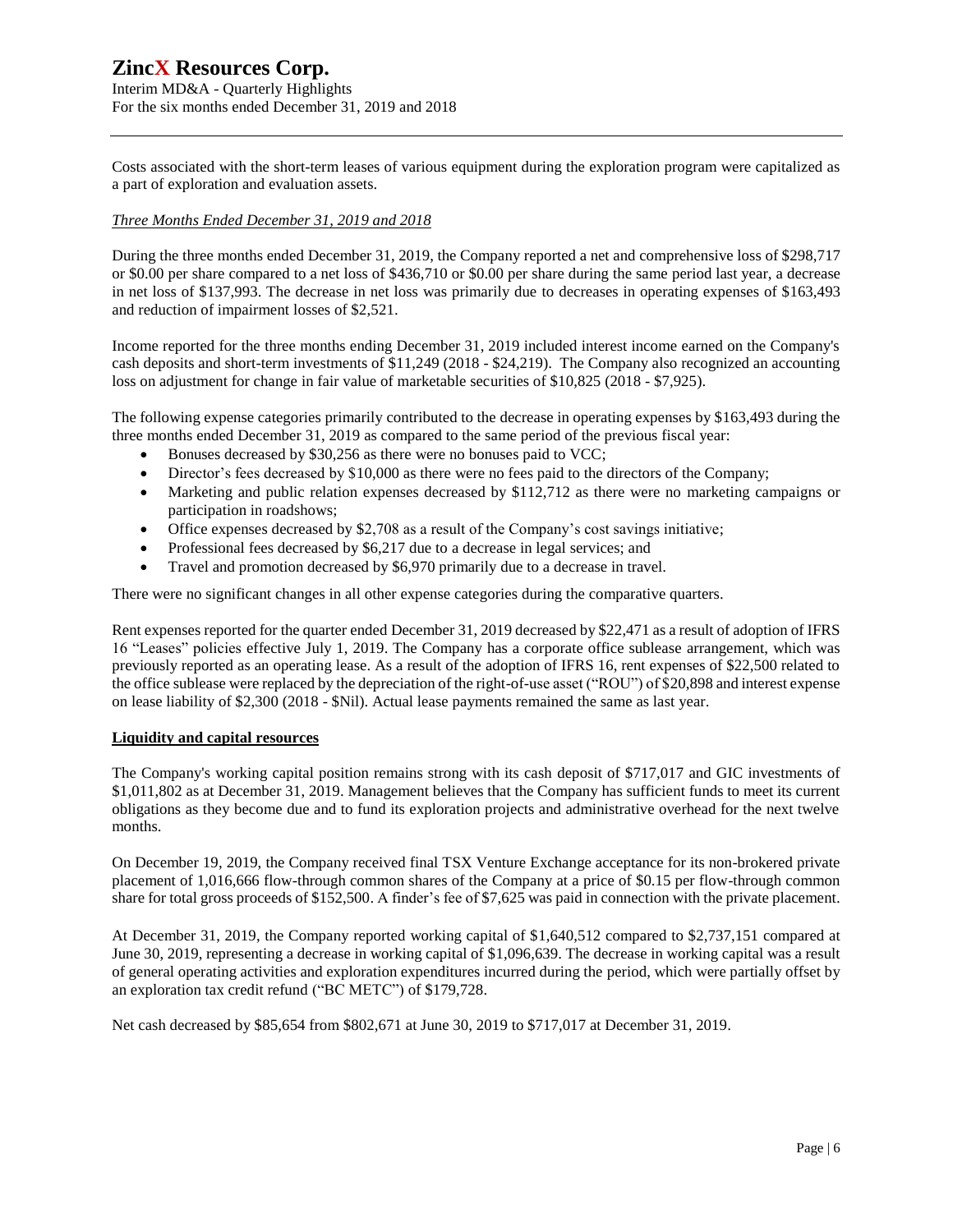Interim MD&A - Quarterly Highlights For the six months ended December 31, 2019 and 2018

During the six months ended December 31, 2019, the Company utilized its cash and cash equivalents as follows:

- (a ) the Company used \$322,616 of its cash in operating activities compared to \$1,146,796 during the same period of the previous fiscal year;
- (b ) exploration expenditures during the period were \$1,364,557 compared to \$1,445,929 during the same period of the previous fiscal year;
- (c ) the Company spent \$31,999 (2018 \$Nil) for the purchase of camp fixtures, truck upgrades, and office equipment;
- (d ) the Company redeemed \$1,503,768 (2018 \$1,496,233) of its GIC investments and received an aggregate interest of \$29,876 (2018 - \$13,027) on the redemption of the GICs;
- (e ) \$45,000 (2018 \$45,000) was paid for its office rent;
- (f ) there were no stock options exercised during the current reporting period as compared to 142,500 stock options exercised by employees and consultants of the Company in July 2018 for total gross proceeds of \$36,025;
- (g ) there were no share purchase warrants exercised during the current reporting period as compared to 220,000 warrants exercised in July 2018 for total gross proceeds of \$121,000; and
- (h ) the Company received \$144,875 in net proceeds from its flow through private placement of 1,016,666 flowthrough shares.

The Company's current assets excluding cash consisted of the following:

|                                          | December 31, 2019 | June 30, 2019 |  |           |
|------------------------------------------|-------------------|---------------|--|-----------|
| Government Sales Tax credits             | \$                | 17.034        |  | 32,155    |
| Interest accrued on reclamation deposits |                   | 2,735         |  | 634       |
| Prepaid expenses                         |                   | 45,130        |  | 60,641    |
| Marketable securities at fair value      |                   | 36,125        |  | 41,875    |
| GIC investments                          |                   | 1,011,802     |  | 2,524,460 |

As at December 31, 2019, the Company held GIC investments totaling \$1,000,000 with accrued interest of \$11,802. The GIC investments yield an average fixed interest rates of 2.30% and are fully redeemable.

In October 2019, the Company received a BC METC refund ("METC") of \$176,411 plus accumulated interest of \$3,317. The BC METC was claimed for the exploration expenditures incurred in fiscal 2018 above the expenditures renounced to flow-through subscribers. The amount of the 2018 BC METC claim was not included in the statements of the financial position of the Company as at June 30, 2019 pending a review and approval by the tax authorities.

Current liabilities as at December 31, 2019 consisted of trade payables and accrued liabilities of \$80,819 (June 30, 2019 - \$483,840), and were paid subsequent to December 31, 2019, current portion of lease liability of \$78,520 (June 30, 2019 - \$Nil) recognized on the adoption of IFRS 16, and flow-through premium liability of \$29,992 (June 30, 2019 - \$241,445) recorded in connection with the December 2019 flow-through private placement. The flow-through premium liability does not represent cash liability to the Company and will be fully amortized by December 2020 after the Company incurs qualifying flow-through exploration expenditures.

Subsequent to December 31, 2019, the Company granted a total of 2,585,000 stock options to directors, officers, employees, and consultants of the Company, exercisable for a period of 10 years, at a price of 12 cents per share. Previously granted stock options to a number of employees and consultants to acquire 1,850,000 common shares at a price between 30 cents per share and 40 cents per share expiring between December 27, 2023 and February 9, 2028 have been repriced to 12 cents per share. These transactions are subject to regulatory approval.

The other sources of funds potentially available to the Company are through the exercise of outstanding stock options. See Item 1.15 – Other Requirements – Summary of Outstanding Share Data. There can be no assurance, whatsoever, that any or all these outstanding exercisable securities will be exercised.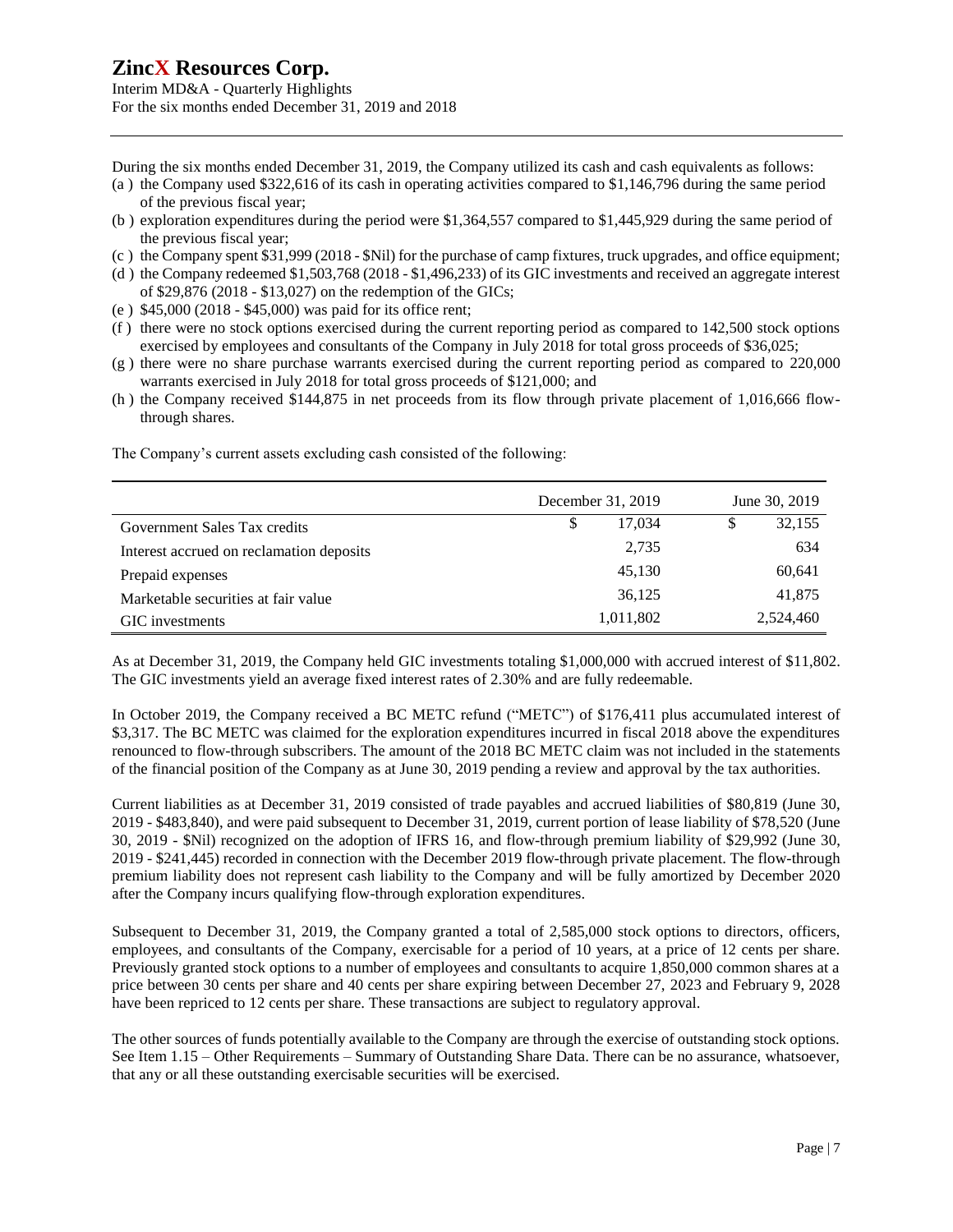Interim MD&A - Quarterly Highlights For the six months ended December 31, 2019 and 2018

The Company has and may continue to have capital requirements in excess of its currently available resources. In the event the Company's plans change, its assumptions change or prove inaccurate, or its capital resources in addition to projected cash flow, if any, prove to be insufficient to fund its future operations, the Company may be required to seek additional financing. Although the Company has been successful in raising the above funds, there can be no assurance that the Company will have sufficient financing to meet its future capital requirements or that additional financing will be available on terms acceptable to the Company in the future.

The Company's overall success will be affected by its current or future business activities. The Company is currently in the process of acquiring and exploring its interests in resource properties and has not yet determined whether these properties contain mineral deposits that are economically recoverable. The continued operations of the Company and the recoverability of expenditures incurred in these resource properties are dependent upon the existence of economically recoverable reserves, securing and maintaining title and beneficial interest in the properties, obtaining necessary financing to explore and develop the properties, and upon future profitable production or proceeds from disposition of the resource properties.

The Company is exposed in varying degrees to a variety of financial instrument related risks, including price risk with respect to commodity and equity prices. The Company closely monitors certain commodity prices, individual equity movements, and the stock market to determine the appropriate course of action to be taken by the Company. For further discussion of financial risks, please refer to Note 17 of the condensed consolidated interim financial statements for the six months ended December 31, 2019.

#### **Transactions with related parties**

|                                                     | 2019          |              |
|-----------------------------------------------------|---------------|--------------|
| December 31,                                        |               | 2018         |
|                                                     |               |              |
| Bonuses (iv)                                        | \$            | \$<br>30,256 |
| Consulting fees (iii)                               | 7,500         | 7,500        |
| Directors fees (ii)                                 |               | 20,000       |
| Exploration and evaluation expenditures (geological |               |              |
| consulting) $(v)$                                   | 80,640        | 75,000       |
| Management fees (i)                                 | 177,000       | 177,000      |
| Other employment benefits (vi)                      | 14,315        | 15,312       |
| Total                                               | \$<br>279,455 | 325,068      |

The remuneration of directors and other key management personnel during the six months ended December 31, 2019 and 2018 were as follows:

(i) Pursuant to a management and administrative services agreement amended effective July 1, 2011 and May 1, 2014 with Varshney Capital Corp. ("VCC"), a company with two common directors, the Company agreed to pay monthly management and administrative fees of \$29,500 and \$5,000, respectively.

During the six months ended December 31, 2019, the Company paid \$177,000 (2018 – \$177,000) for management fees and  $$30,000 (2018 - $30,000)$  for administrative fees to VCC;

- (ii) the Company paid  $Nil$  (2018  $$20,000$ ) in directors' fees;
- (iii) the Company paid \$7,500 (2018 \$7,500) for consulting fees to a company controlled by a director;
- (iv) the Company paid \$Nil (2018 \$30,253) in bonuses to VCC
- (v) the Company paid geological consulting fees of \$80,640 (2018 \$75,000) to a company owned by an officer of the Company, of which \$70,224 (2018 - \$68,750) was capitalized as exploration and evaluation costs and \$10,416 (2018 - \$6,250) was expensed as consulting fees; and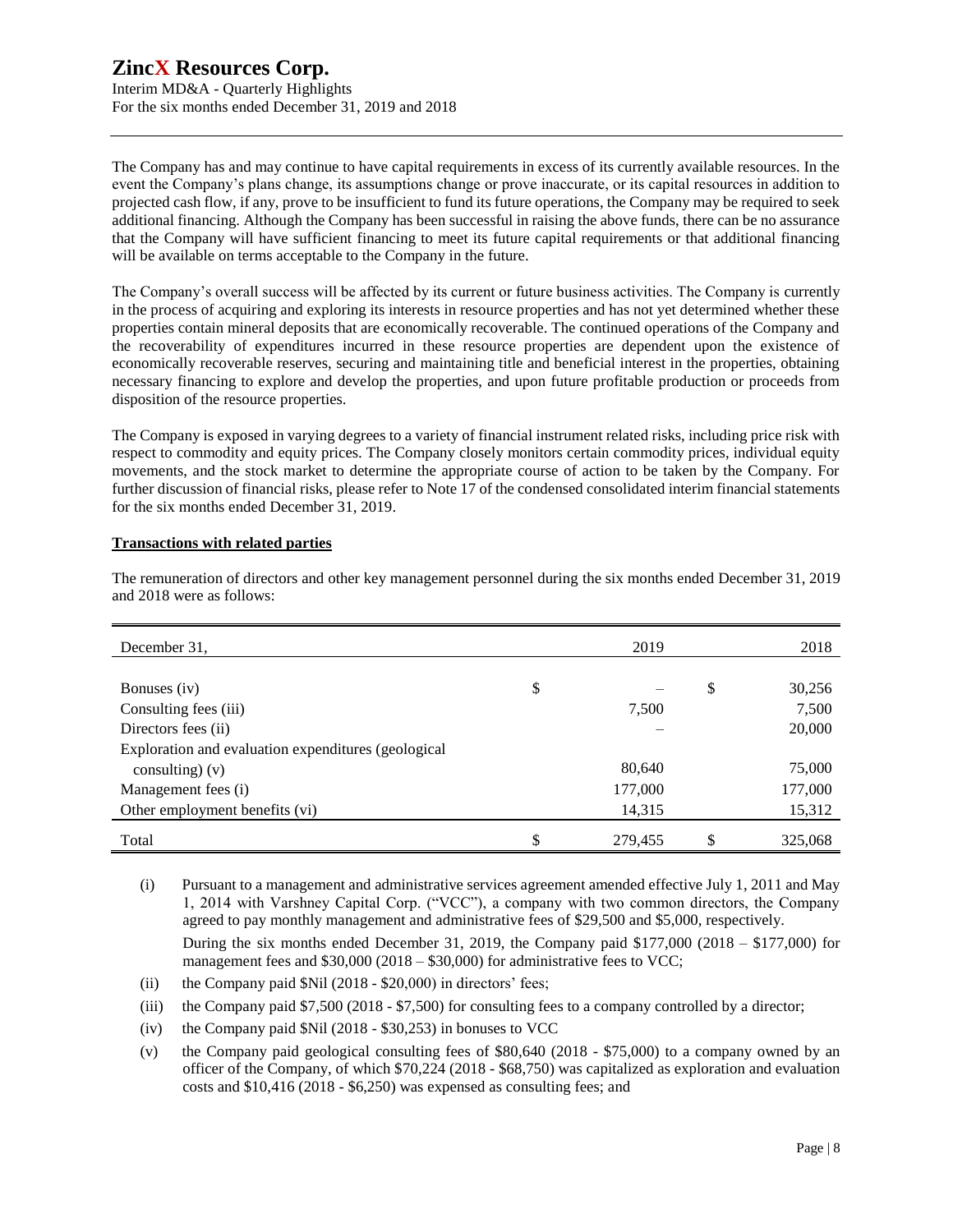Interim MD&A - Quarterly Highlights For the six months ended December 31, 2019 and 2018

(vi) other employment benefits included life insurance and health benefits for the CEO and health benefits for the CFO of the Company.

#### *New accounting policy: IFRS 16 – Leases ("IFRS 16")*

As at July 1, 2019, the Company adopted all of the requirements of IFRS 16 using the modified retrospective approach. The modified retrospective approach does not require restatement of prior period financial information and continues to be reported under IAS 17, Leases.

Under IFRS 16, the Company is required to assess whether a contract is, or contains, a lease at the inception of the contract. A contract is, or contains, a lease if the contract conveys the right to control the use of an identified asset for a period of time in exchange for consideration. The Company evaluates whether the contract involves the use of an identified asset, whether the Company has the right to obtain substantially all of the economic benefits from use of the asset during the term of the arrangement, and if the Company has the right to direct the use of the asset.

As a lessee, the Company recognizes a right-of-use asset, and a lease liability at the commencement date of a lease. The right-of-use asset is initially measured at cost, which is comprised of the initial amount of the lease liability adjusted for any lease payments made at or before the commencement date, less any lease incentives received. The right-of-use asset is subsequently depreciated from the commencement date to the earlier of the end of the lease term, or the end of the useful life of the asset. In addition, the right-of-use asset may be reduced due to impairment losses, if any, and adjusted for certain re-measurements of the lease liability.

A lease liability is initially measured at the present value of the lease payments that are unpaid at the commencement date, discounted by the interest rate implicit in the lease, or if that rate cannot be readily determined, the incremental borrowing rate of the Company. Lease payments included in the measurement of the lease liability include fixed payments less any lease incentives receivable, variable lease payments that depend on an index or a rate, amounts expected to be payable under a residual value guarantee, and the exercise price of purchase options if the Company is reasonably certain to exercise that option.

The lease liability is subsequently measured at amortized cost using the effective interest method. It is remeasured when there is a modification, change in the lease term, change in the fixed lease payments or a change in the assessment to purchase the underlying asset.

#### *Effect of Adopting IFRS 16*

The Company applied the modified retrospective approach on the adoption of IFRS 16, whereby comparative figures have not been restated.

The Company has a corporate office sublease arrangement. On adoption of IFRS 16 on July 1, 2019, the Company recognized a lease liability of \$118,422 in relation to its office sublease, which had previously been classified as an operating lease under the principles of IAS 17. Under the principles of the new standard, this sublease is measured as the lease liability at the present value of the remaining lease payments, discounted using the Company's incremental borrowing rate of 10%.

The associated right-of-use asset has been measured at the amount equal to the lease liability on July 1, 2019. The right-of-use asset is subsequently depreciated from the commencement date to the earlier of the end of the lease term on a straight line basis. Furthermore, the right-of-use asset may be reduced due to impairment losses.

The Company has elected not to recognize right-of-use assets and lease liabilities for short-term leases that have a lease term of 12 months or less and leases of low-value assets. The lease payments associated with these leases are charged directly to the statement of loss and comprehensive loss over the lease term and classified as rent expenses.